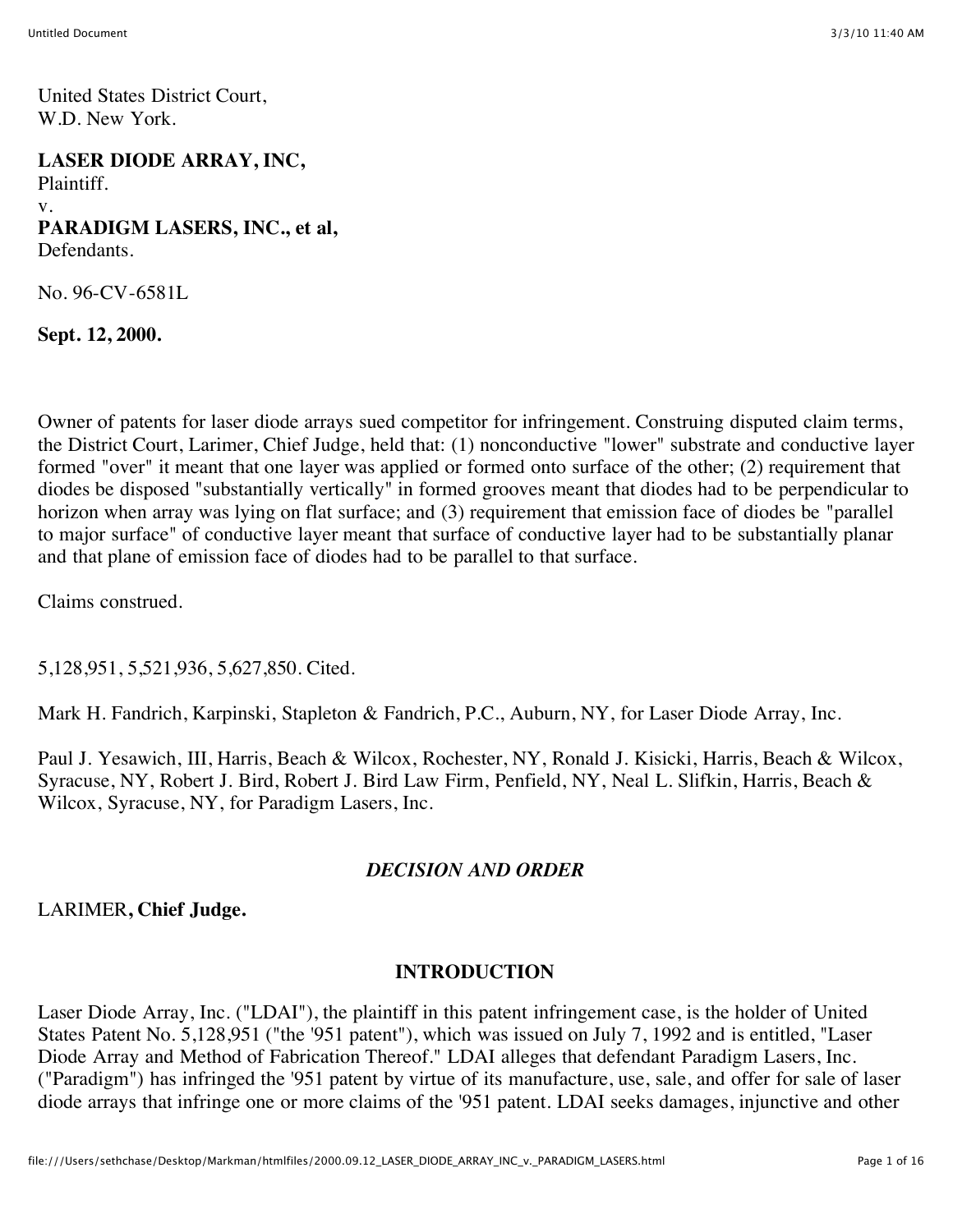equitable relief, declaratory relief, and attorney's fees and costs.

The parties jointly requested that the court conduct a *Markman* hearing, *see* Markman v. Westview Instruments, Inc., 517 U.S. 370, 116 S.Ct. 1384, 134 L.Ed.2d 577 (1996), in order to aid the court in construing the claims of the '951 patent. The court held that hearing on May 16, 2000. This Decision and Order constitutes my rulings on the disputed claims.

#### **FACTUAL BACKGROUND**

The '951 patent relates to a laser diode array, which is a device that emits light in a laser beam. A laser diode array is formed by mounting together several laser diodes, which are small bars that, when energized, emit laser light into a lasing medium. The lasing medium absorbs the light and emits it in a laser beam. Laser diode arrays have various uses, including military and medical applications.

Several methods for constructing laser diode arrays have been used over the years. In one prior art method, known as "rack and stack," laser diode bars are paired with thermally and electrically conductive material, and the resulting pieces, in the form of a thin rectangular slab or rack, are soldered together in a stack.

In 1991, the United States Patent and Trademark Office ("PTO") issued United States Patent No. 5,040,187. The named inventor was Arthur A. Karpinski, LDAI's president. This patent, for a "monolithic laser diode array," describes a laser diode array in which a single piece of thermally conductive material has grooves cut into it, into which laser diodes are mounted. The claimed invention was said to be an improvement over the rack-and-stack method because, among other things, fewer assembly steps would be required, thus making production more efficient while maintaining a high level of reliability.

The following year, the PTO issued the '951 patent. Karpinski was again the named inventor. With reference to certain prior art, the patent stated that "it would be desirable to have a structure which did not require a separate metallization layer within the grooves into which the laser diodes are placed." Plaintiff's Opening Brief on the Issue of Claim Construction ("POB") Ex. A3, col. 1 lines 61-64. This refers to a process in which metal is applied to the sides of the grooves in order to provide electrical conductivity. One difference between the invention claimed in the '187 patent and that claimed in the '951 patent is that in the latter, a layer of electrically conductive material is provided over an electrically nonconductive substrate, and the grooves are then formed in the conductive material, thus obviating the need for a separate metallization process.

The '951 patent sets forth thirteen separate claims. Claims 1 and 9 are independent claims, and the rest are dependent claims. Claim 1 states:

What is claimed is:

1. A laser diode array comprising: a substantially nonconductive lower substrate; a conductive layer formed over said substantially nonconductive substrate, a plurality of grooves being formed in said conductive layer; and

a plurality of laser diodes disposed in said grooves, wherein said laser diodes are disposed substantially vertically in said grooves, such that an emission face of said diodes is parallel to a major surface of said conductive layer.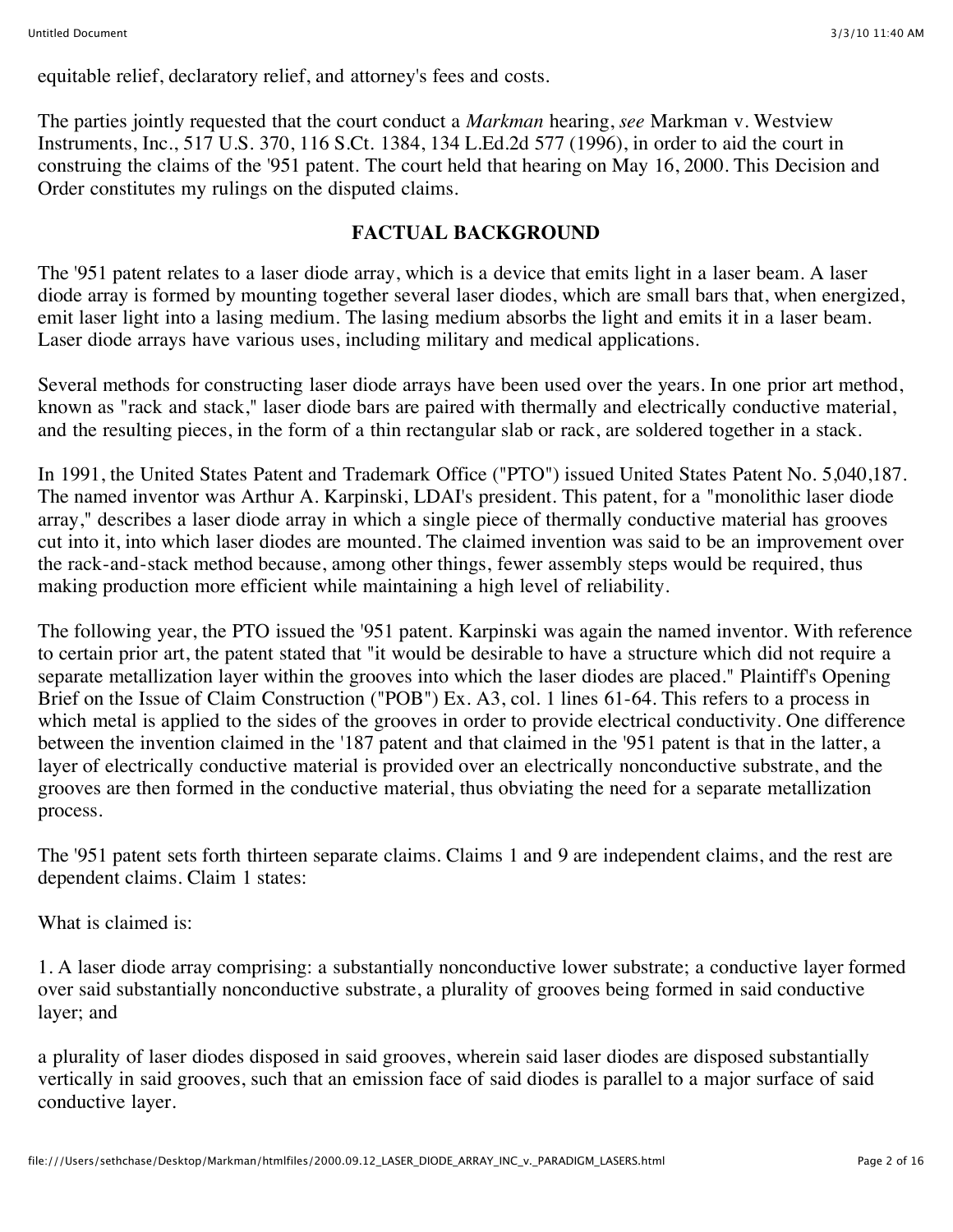POB Ex. A3, col. 4 lines 34-44.

Claim 9 states that what is claimed is:

9. A monolithic laser diode array comprising:

a monolithic substrate having upper and lower portions, said lower portion of said substrate being substantially undoped and electrically nonconductive, and said upper portion being highly doped and electrically conductive, a plurality of grooves being formed in said upper portion; and

a plurality of laser diodes disposed in said grooves, wherein said laser diodes are disposed substantially vertically in said grooves, such that an emission face of said diodes is parallel to a major surface of said upper portion.

Id., col. 4 line 64-col. 5 line 7.

The patent contains several drawings illustrating laser diode arrays, either in three-dimensional representations or cross-sections. In each drawing, the array is shown as having flat surfaces that are parallel to or at right angles with each other, like a rectangle or six-sided polygon. *See* Fig. 1.

In May 1996, the PTO issued United States Patent No. 5,521,936 ("the "6 patent"), entitled "Radial Laser Diode Array." Timothy L. Irwin was listed as the inventor, and Paradigm as the Assignee. In this formulation, the array consists of a cylindrical diode array containing a laser rod surrounding by a segmented conductive ring with laser diodes between adjacent ring segments. *See* Fig. 2. FN1 Light is emitted from the diodes to the crystal laser rod, which then emits the light in a laser beam. It is that patent that LDAI alleges infringes the '951 patent. FN2

FN1. Figure 2 is taken from Defendant's Exhibit E from the *Markman* hearing.

FN2. On May 6, 1997, the PTO issued another patent owned by Paradigm, United States Patent No. 5,627,850 ("the '850 patent"). LDAI alleges that this patent also infringes on the '951 patent. For purposes of this Decision and Order, however, it is not necessary to give separate consideration to the '850 patent, since (1) the only issue presently before the court is the meaning of certain terms in the '951 patent, and (2) to the extent that the design of Paradigm's arrays is relevant to that issue, the inventions claimed in the "6 patent and the '850 patent are sufficiently similar that separate consideration need not be given to each of them.

## **DISCUSSION**

## **I. Claim Construction-General Standards**

[4] [5] "[S]econd, it is always necessary to review the specification to determine whether the inventor has used any terms in a manner inconsistent with their ordinary meaning. The specification acts as a dictionary when it expressly defines terms used in the claims or when it defines terms by implication." Vitronics, 90 F.3d at 1582; Markman, 52 F.3d at 979. Because the specification contains a written description of the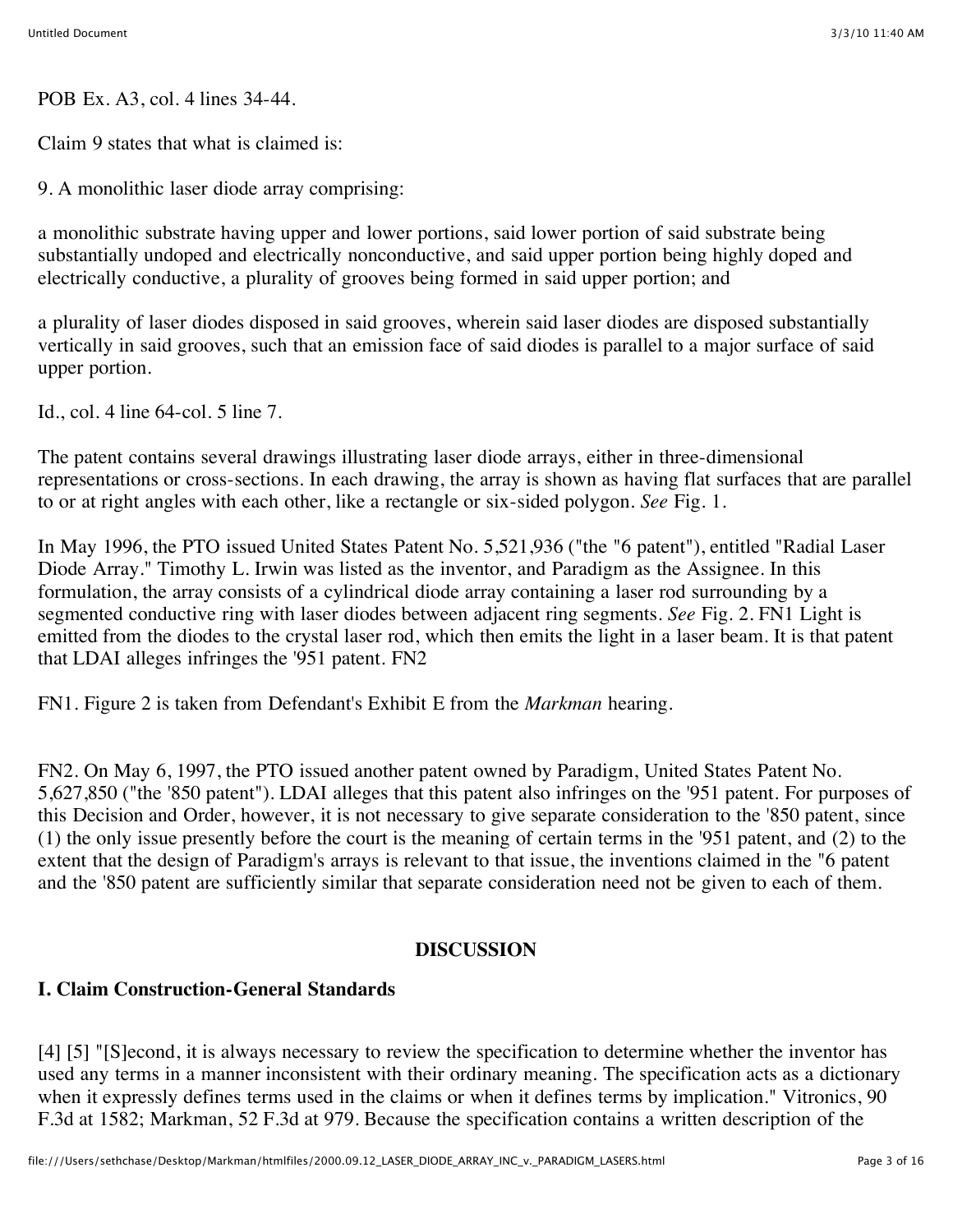invention which must be clear and complete enough to enable those of ordinary skill in the art to practice the invention, the specification "is the single best guide to the meaning of a disputed term." Vitronics, 90 F.3d at 1582.

"Third, the court may also consider the prosecution history of the patent, if in evidence." *Id.* The Court of Appeals for the Federal Circuit has described the prosecution history as "often of critical significance in determining the meaning of the claims." *Id.* (citing Markman, 52 F.3d at 980).

[6] [7] [8] If this "intrinsic" evidence, *i.e.* the claims, the specification, and the prosecution history, is unambiguous, the court may not look to other, extrinsic evidence. Elkay Mfg. Co. v. Ebco Mfg. Co., 192 F.3d 973, 976-77 (Fed.Cir.1999); Pitney Bowes, Inc. v. Hewlett-Packard Co., 182 F.3d 1298, 1308-9 (Fed.Cir.1999); Vitronics, 90 F.3d at 1583. Extrinsic evidence is that evidence which is external to the patent and file history, such as expert testimony, inventor testimony, dictionaries, and technical treatises and articles. Vitronics, 90 F.3d at 1584. The court may receive extrinsic evidence to educate itself about the invention and the relevant technology, but it may not use extrinsic evidence to arrive at a claim construction that is clearly at odds with the construction mandated by the intrinsic evidence. *See* Key Pharms. v. Hercon Labs. Corp., 161 F.3d 709, 716 (Fed.Cir.1998). Extrinsic evidence, then, may be used only to help the court come to the proper understanding of the claims; it may not be used to vary or contradict the claim language.

#### **II. Disputed Terms in the Case at Bar**

After exchanging expert reports on the issue of claim construction, plaintiff and defendant were able to agree on which particular claim terms are in dispute here and are to be construed by the court. Those terms (in italics) are:

A laser diode array comprising: a substantially nonconductive *lower* substrate; a conductive layer formed *over* said substantially nonconductive substrate, a plurality of grooves being formed in said conductive layer; and a plurality of laser diodes disposed in said grooves, wherein said laser diodes are disposed *substantially vertically* in said grooves, such that an emission face of said diodes is *parallel to a major surface* of said conductive layer. FN3

FN3. Although some other terms in the claim were initially identified as disputed ( *e.g.* "grooves"), there was no expert testimony concerning these claims presented at the hearing, at which the parties focused on the three sets of claim language construed in this Decision and Order, and those other terms no longer appear to be at issue in this case.

#### **A. "Lower Substrate" and "Conductive Layer Formed Over Said ... Substrate"**

[9] The disputes concerning these two terms are closely connected because a determination of the meaning of one term will almost automatically yield a determination of the meaning of the other. Paradigm contends that these terms connote a horizontal, planar surface only, so that the conductive layer is literally over, or on top of, the nonconductive substrate. In Paradigm's view, the conductive layer in its cylindrical array is not formed "over" the nonconductive layer, but *inside* it. Paradigm asserts that the nonconductive layer in its array is not "lower" than the conductive layer, but rather is an outer ring.

LDAI disagrees. According to LDAI, when the conductive layer is formed onto the surface of the nonconductive layer, it is formed "over" the nonconductive layer, regardless of whether the structure is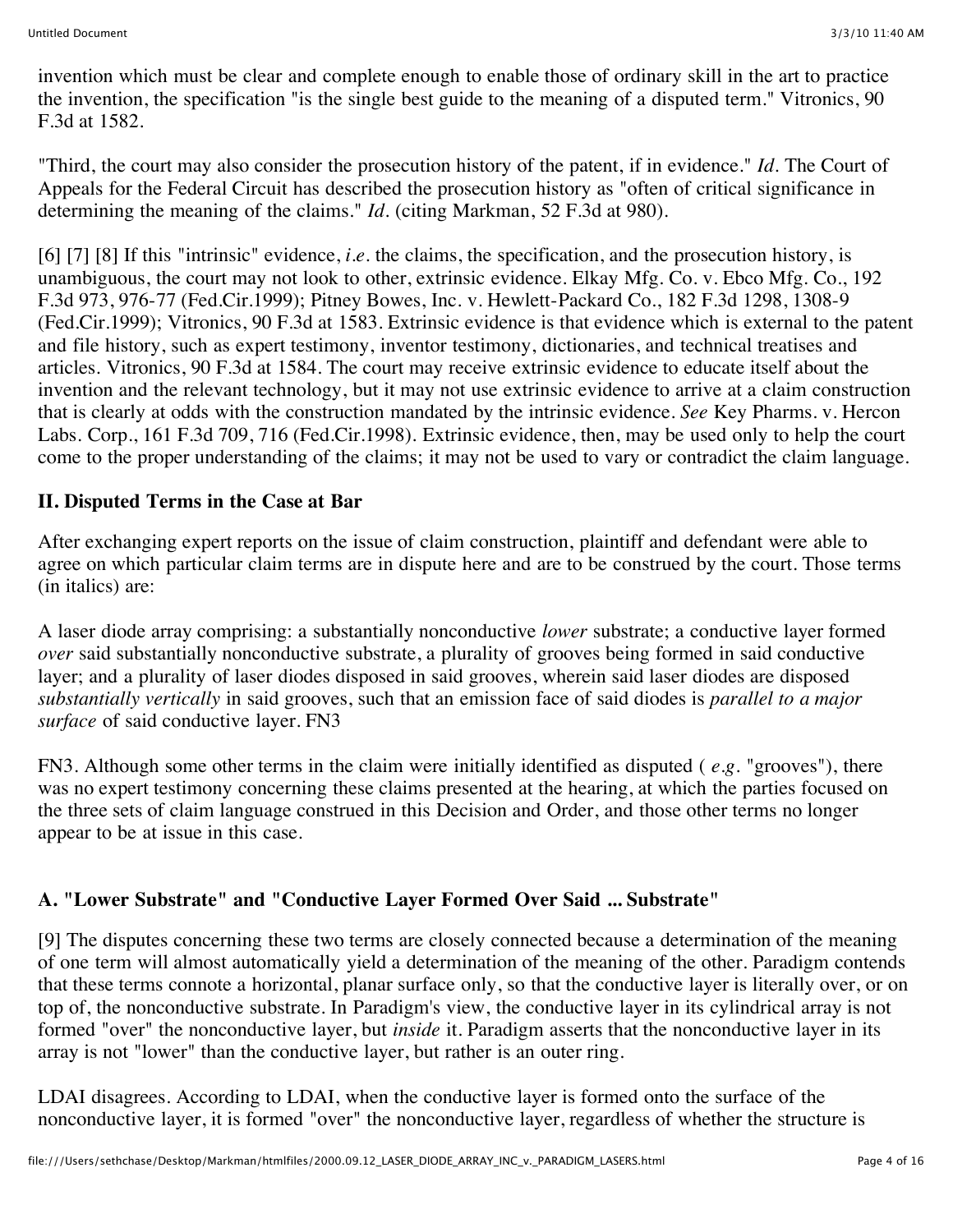planar or cylindrical.

After reviewing the evidence, and in particular the claims of the '951 patent itself, as well as the expert testimony concerning how these terms would be understood by a person of ordinary skill in the art, I agree with LDAI's interpretation of these terms. I believe that the words "lower" and "over," as used in the patent, do not mean that one layer is physically above, or higher than the other, but simply that one layer is applied or formed onto the surface of the other.

The word "over" has many different meanings. When used to describe the relative position of two objects, it can mean that one object is physically higher than the other, *e.g.,* "the lamp hangs over the table." It can also be used, however, to connote that a surface is covered with some substance. If one were to say, for example, "the ceiling was stained, so I painted over it," that would not mean that the person painted *above* the ceiling, but only that he covered its surface with paint. In that example, the paint would, strictly speaking, physically be *beneath* the ceiling.

In my view, that is a more logical interpretation of the terms at issue here. The patent indicates that one begins with a nonconductive layer, and then forms a conductive layer "over" it. That simply means that one surface of the nonconductive layer is covered with a conductive layer. The fact that the nonconductive layer may be cylindrical does not mean that it cannot be covered "over" in this manner.

Likewise, the nonconductive layer can be described as "lower" than the conductive layer for the same reason: the conductive layer has been formed "over" it. Again using the analogy of a painted ceiling, one could speak in terms of what lies "beneath" the surface of the paint, even though the ceiling itself is physically higher off the ground than the paint that covers it.

Paradigm's interpretation of these terms is not persuasive, because according to Paradigm's logic, one could theoretically construct a laser diode array exactly like those made by LDAI, flip it upside down, and claim that it does not infringe the '951 patent because the conductive layer is physically lower than the nonconductive layer. Such a result is obviously absurd. Clearly, then, these terms are not meant so much to describe the physical position of these layers, but rather the *order* in which they are formed. The nonconductive layer is formed first, and then the conductive layer is formed "over" it, *i.e.,* on the surface of the nonconductive layer.FN4 I conclude, therefore, that as used in Claim 1 of the '951 patent, "lower substrate" refers to the base or foundation on which the rest of the structure is built, and "conductive layer formed over" the substrate means that the conductive layer covers the surface of the substrate.

FN4. I also note that, as pointed out by LDAI, Paradigm's arrays are actually constructed of two identical pieces, each of which is shaped roughly like a half-cube with a semicylindrical concavity running along one side. Those pieces are made of a nonconductive material, and the concave surface is covered with a conductive layer. The two pieces are then joined together, with the concavities facing each other, to make the final product. *See* Fig. 3 (taken from the drawing sheets of the '850 patent). Even using Paradigm's own interpretation of these claim terms, then, the two halves, considered individually, could arguably be considered to have a conductive layer "over" the "lower" nonconductive layer.

## **B. "Disposed Substantially Vertically in Said Grooves"**

[10] The parties also dispute what the word "vertically" means in the context of this claim language.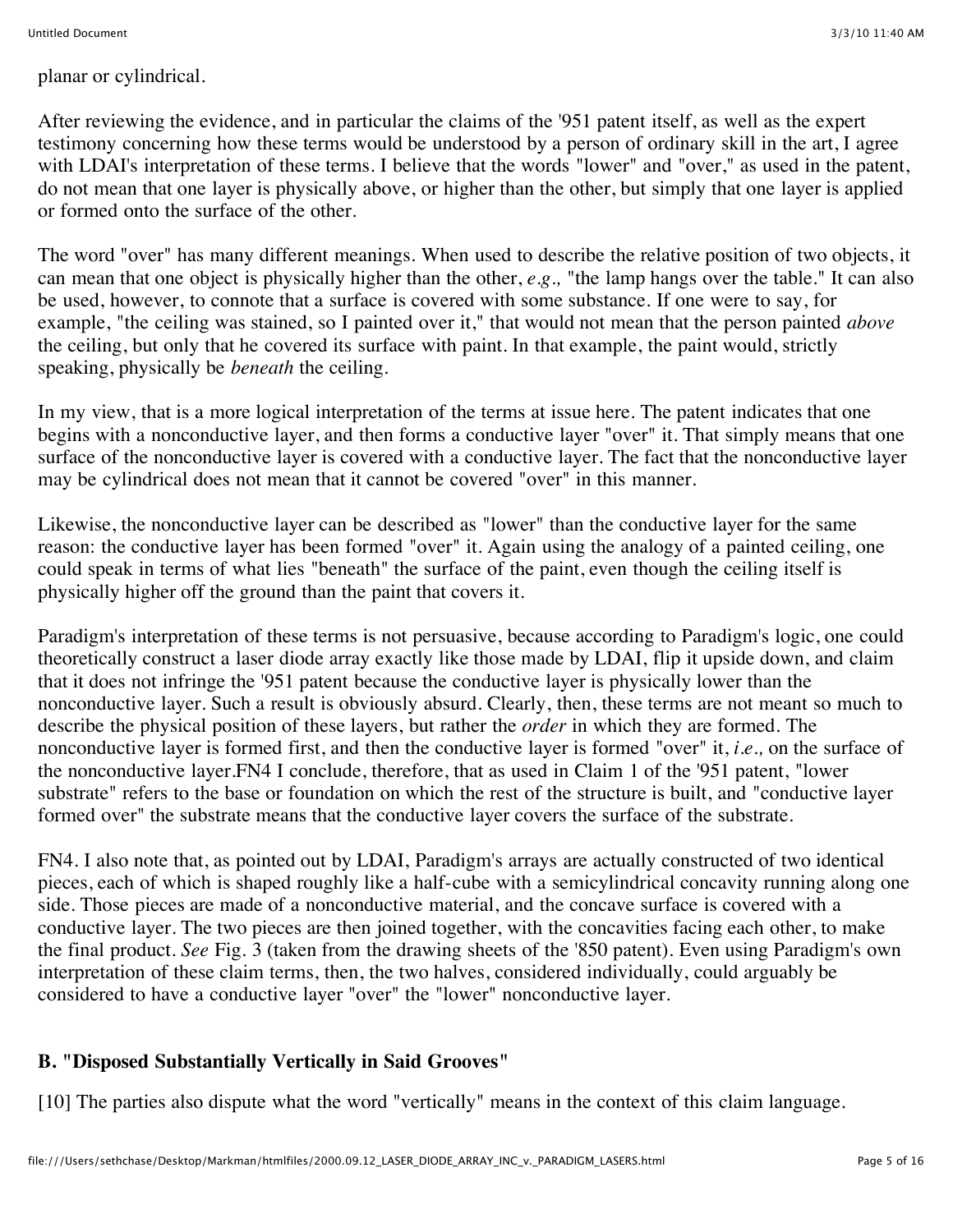Paradigm contends that "vertically" is an absolute term that means that the diodes are vertical in relation to the horizon, *i.e.* that they are perpendicular to the horizon when the array is lying on a flat surface. In Paradigm's view, anything that is "vertical" runs along an imaginary axis running through the center of the earth.

LDAI, on the other hand, takes the position that "vertically," as used in the '951 patent, is a relative term that refers to the position of the diodes with respect to the grooves themselves. In other words, "disposed substantially vertically in said grooves" means that the bars do not "tilt" very much within the grooves. LDAI also contends that the diodes in Paradigm's arrays are "vertical" with respect to the point at which they meet the surface of the conductive layer, since they are directed toward the center of the cylinder.

With respect to this language, I find Paradigm's interpretation more persuasive. For one thing, I believe that the common-sense understanding of "vertical" or "vertically" is that those words convey a sense of perpendicularity with respect to the surface of the earth. Those words are commonly understood to refer to an object's orientation with respect to the earth itself, not to individual objects on the earth. Thus, if a person, standing erect, were to aim a laser beam directly away from himself, *i.e.* at a right angle to his body, one would not describe the beam as traveling vertically, but horizontally. If one wanted to describe the path of the beam relative to the person aiming it, one would describe it as traveling perpendicularly to that person.

In essence, then, LDAI's interpretation of this language seeks to equate verticality with perpendicularity. Under the terms of the '951 patent, however, the grooves themselves are vertical, *i.e.* perpendicular to the horizon, when the array is at rest on a flat surface, and the clear implication of "disposed substantially vertically" is that the bars are likewise vertical; in other words, the bars are not placed in the grooves crosswise or horizontally, but vertically, like the grooves themselves. In a device like Paradigm's, LDAI's interpretation would mean that the bars are all vertical at once, even though none of them is parallel to the bars adjacent to it. That simply makes no sense. Even assuming that an object can have its own verticality independent of reference to the earth's horizon ( *e.g.* a piece of graph paper may have a "vertical" y axis drawn on it even though that paper is lying flat on a table, so that the y axis is actually horizontal with respect to the earth), it is difficult to see how it can have multiple verticalities, which is essentially what LDAI contends.

In short, LDAI's interpretation is not supported by the claim language, and nowhere do the specifications suggest that the word "vertically" is being used in a manner inconsistent with its ordinary meaning. *See* Vitronics, 90 F.3d at 1582; *cf. Fireplace Mfrs. v. Hearth Techs.,* No. 4-96-1080, 1997 U.S.Dist. LEXIS 21966 (D.Minn. Dec. 10, 1997) ("The phrase 'horizontal exhaust pipe' must be given its ordinary meaning. Nothing in the claims, specification, or prosecution history suggests otherwise. In short, 'horizontal' means 'horizontal'; it does not mean 'horizontal and vertical,' 'angled,' or even 'substantially horizontal.' "). I conclude that as used in the '951 patent, "vertically" means that the bars are disposed substantially in a vertical direction, *i.e.,* a direction that is perpendicular to the plane of the horizon, or parallel to a plumb line through the center of the earth, when the array is resting on a flat, horizontal surface.

## **C. "Parallel to a Major Surface of Said Conductive Layer"**

[11] The parties also disagree about the proper construction of the word "parallel" as it is used to describe the position of the emission face of a diode with respect to a "major surface" of the conductive layer. LDAI takes the position that this language covers curved surfaces as well as flat ones. LDAI contends that where a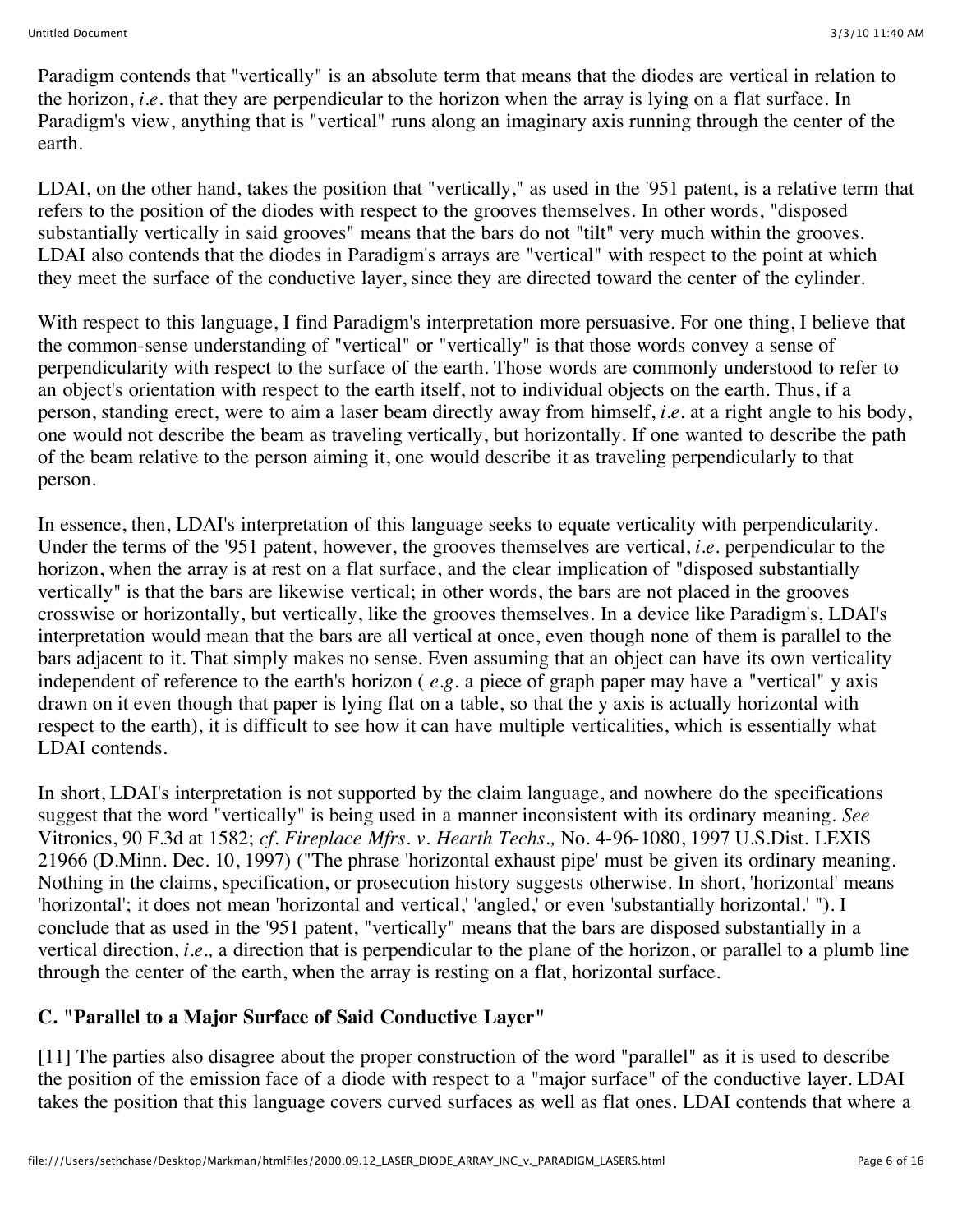major surface extends along an axis, and an emission face of a diode bar follows that same axis along the length of the bar, the major surface and the diode bar are both parallel to the axis, and hence to each other. To put it another way, using Paradigm's array as an example, an imaginary line (the "z axis," in Paradigm's words) runs through the center of the cylinder. Any line that runs through the conductive surface, *i.e.* through corresponding points at either end of the cylinder, is parallel to the z axis. Likewise, the emission faces also run parallel to that axis, *i.e.* they remain equidistant from the axis throughout their length. In LDAI's view, that makes the emission faces and the surface of the conductive layer parallel to each other as well.

Paradigm disagrees. Paradigm asserts that under the laws of geometry, a flat surface can never be parallel to a curved surface. According to Paradigm, the whole concept of parallelism is based on linear or planar geometry. Paradigm's expert, Dr. Richard W. Dixon, who testified at the *Markman* hearing stated that, a "curved surface cannot be parallel to a plane." Transcript ("Tr.") at 149. He added that "parallel is defined to be a term that applies to straight lines and planes. So two planes can be parallel.... [B]ut you can't have a spherical surface or a cylindrical surface parallel to a plane." Tr. at 153.

I find Paradigm's position more persuasive. I credit Dr. Dixon's statements that as a simple matter of geometry, a curved surface cannot be parallel to a curved surface. The concept of parallelism implies that two parallel objects are everywhere equidistant. *See, e.g.,* Webster's Third New International Dictionary (Unabridged) (1981) at 1637 (defining "parallel" as, *inter alia,* "extending in the same direction and everywhere equidistant," and "everywhere equally distant"). At different points on a curved surface, however, a neighboring flat surface will be different distances away, even if it runs in the same direction. Even if parallelism does not completely exclude all curved surfaces ( *e.g.* arguably two concentric cylinders might be considered parallel to each other), I do not see how that concept can be applied to both a curved surface and a planar surface.

True, the planar and curved surfaces at issue here-the emission faces and surface of the conductive layer in Paradigm's arrays-run in the same direction. As stated, however, parallelism requires more than that. If a cylinder of infinite length shared a line in common with a plane, one would not describe them as parallel, but as tangent to each other. *Id.* at 2337 (defining "tangent" as "having a common tangent line at a pointused of two curves in a plane, two space curves, or a *surface and a space curve* "). In fact, in his testimony at the hearing, LDAI's own expert, Dr. J. Stanley Whiteley, conceded that in a diagram in his expert report, which uses tangent lines to demonstrate the relative positions of the emission faces and the major surface of the conductive layer, *see* POB Ex. A at 22 (Fig.4), the major curved surface was not parallel to surface of the emission face. Tr. at 115.

LDAI's attempt to reduce this concept to geometric lines running through the respective surfaces distorts the fact that we are *not* in fact dealing with lines, *i.e.* with one-dimensional objects, but with two- and threedimensional objects: planes and cylinders, or at least planar and cylindrical objects. To focus on the fact that any given line running the length of the cylinder is parallel to any line running the length of the emission face, then, is to sidestep the real question, which is whether the cylinder itself can be considered parallel to the emission faces. After considering all the evidence, including the expert reports and testimony, I do not believe that a person of ordinary skill in the art would understand the word "parallel," as used in the '951 patent, to cover both curved and flat surfaces. I conclude, then, that this claim language requires that the surface of the conductive layer be substantially planar and that the plane of the emission face of the diodes be parallel to that surface.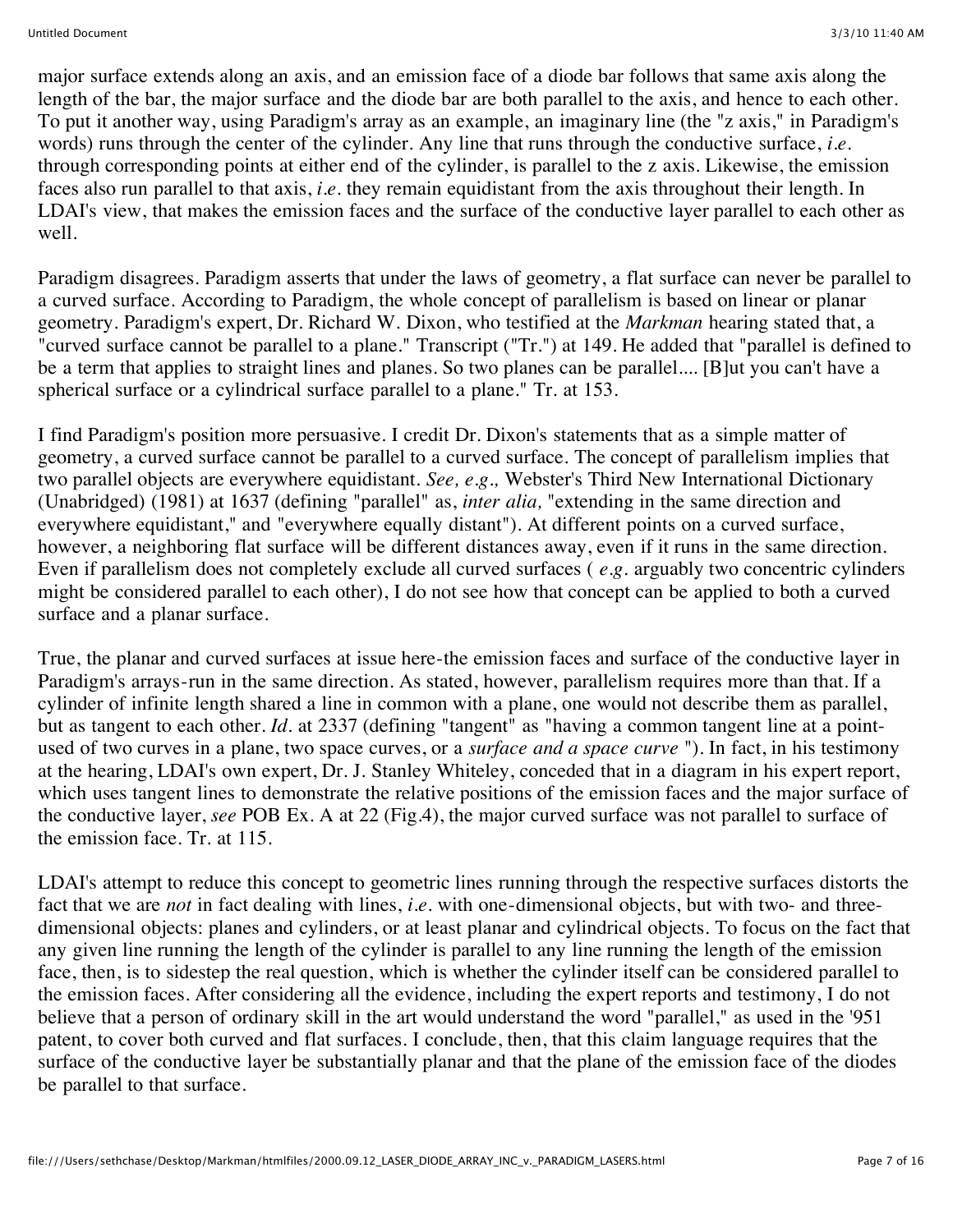# **CONCLUSION**

For the abovestated reasons, the disputed claim terms of United States Patent No. 5,128,951 are construed as stated in the body of this Decision and Order. At trial, the jury will be instructed on the meaning of those terms consistent with the court's construction of the terms at issue.

IT IS SO ORDERED.

## **FIGURE 1**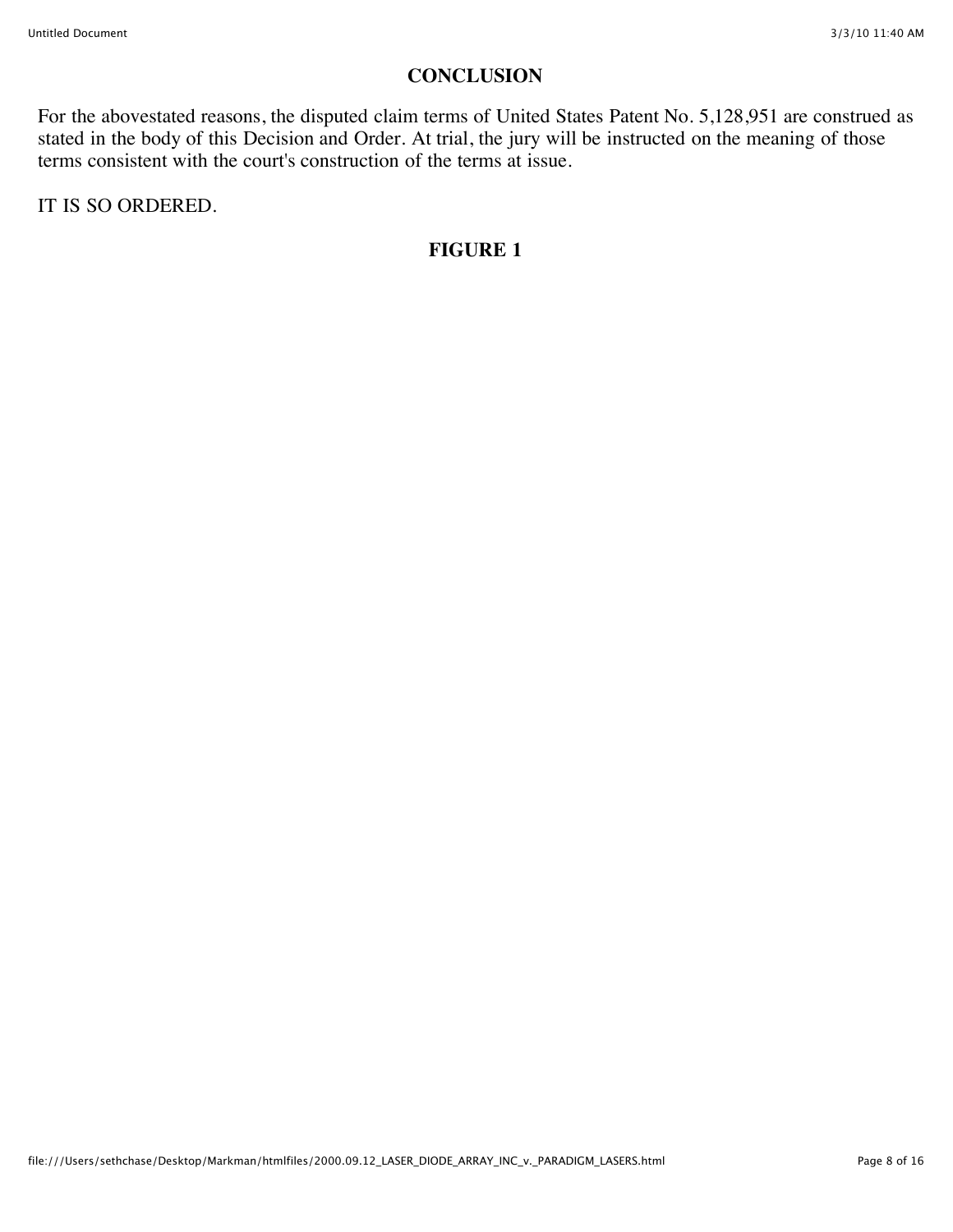

**\*176**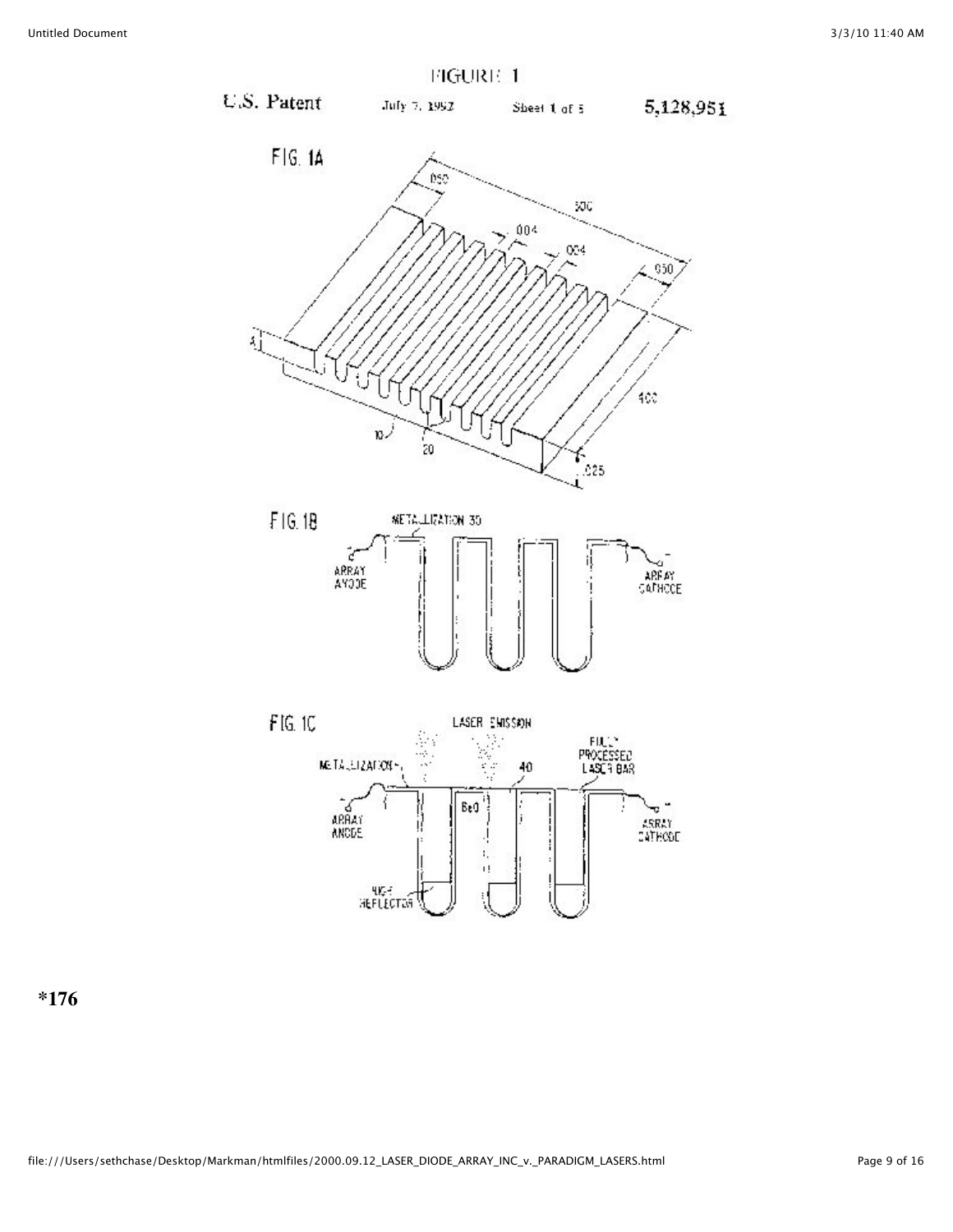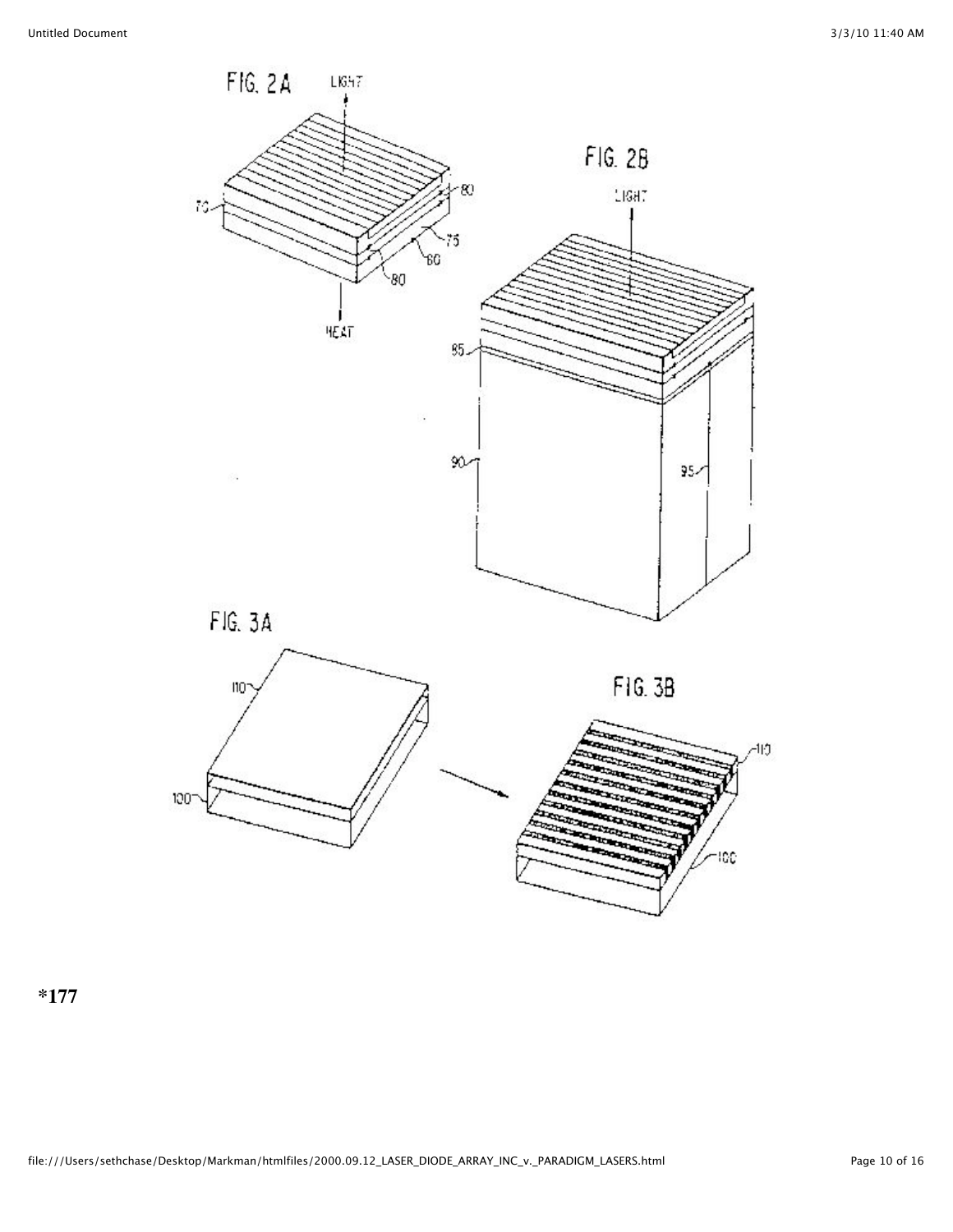









FIG.7A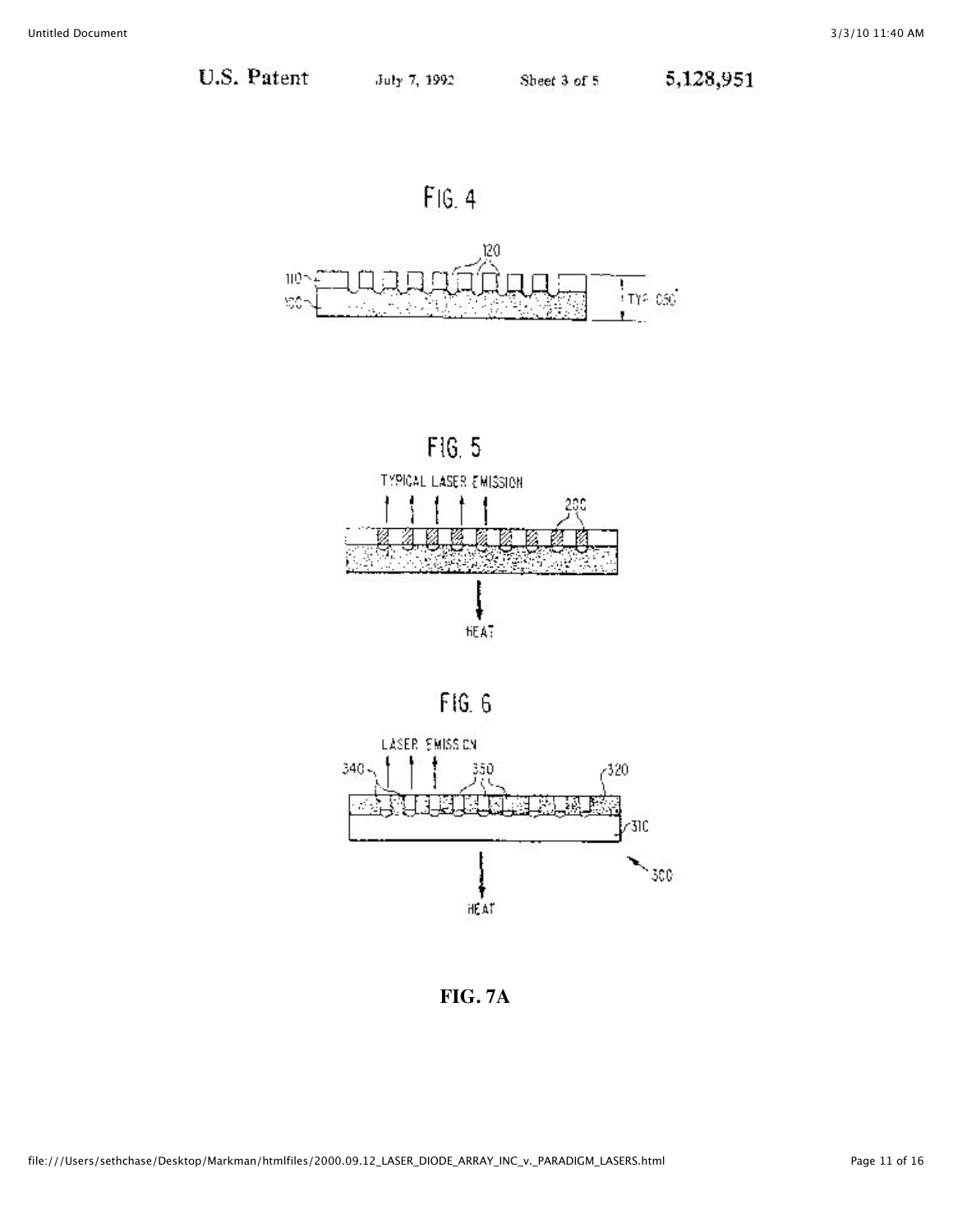# FIG. 7A



**FIG. 7B**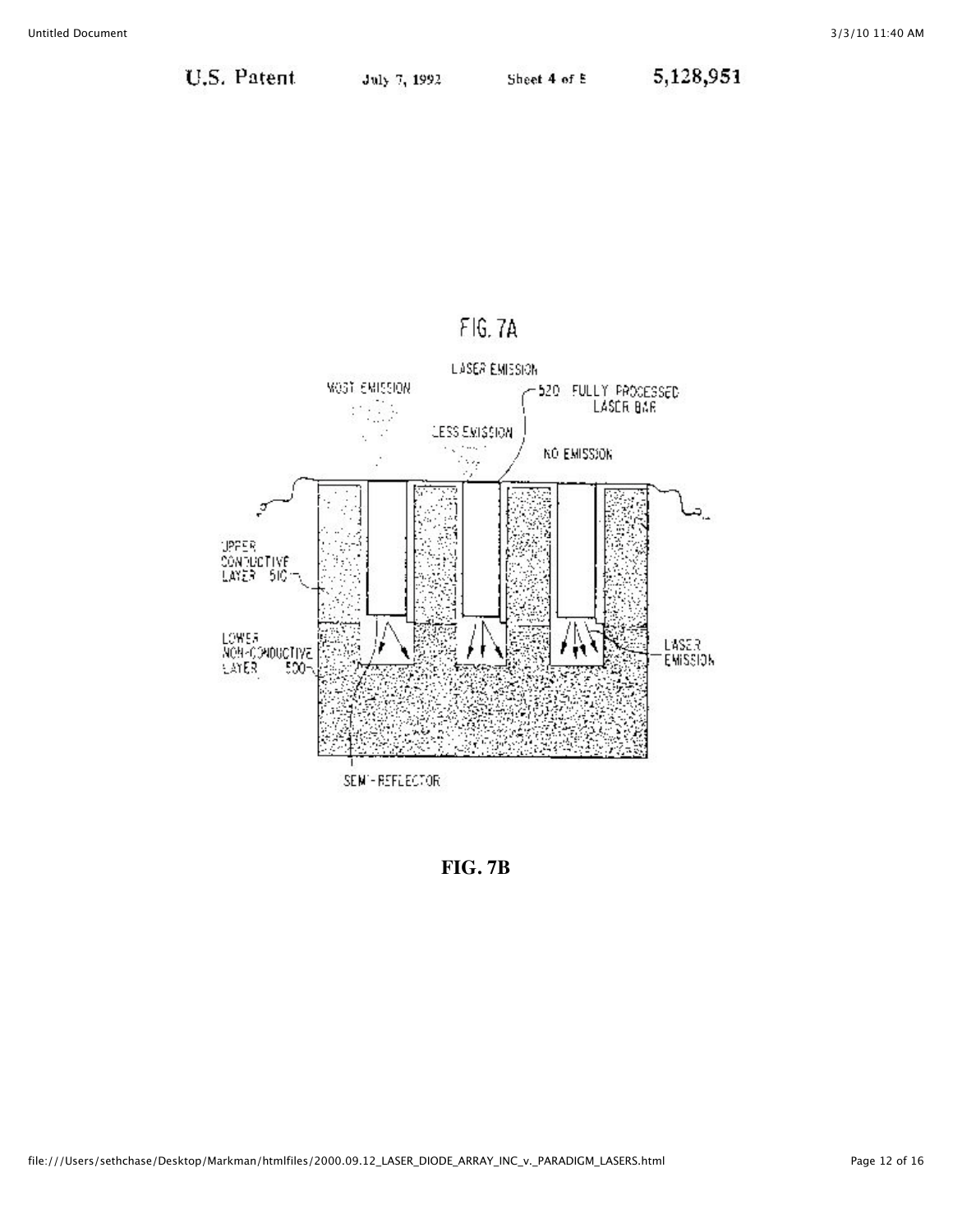



**FIGURE 2**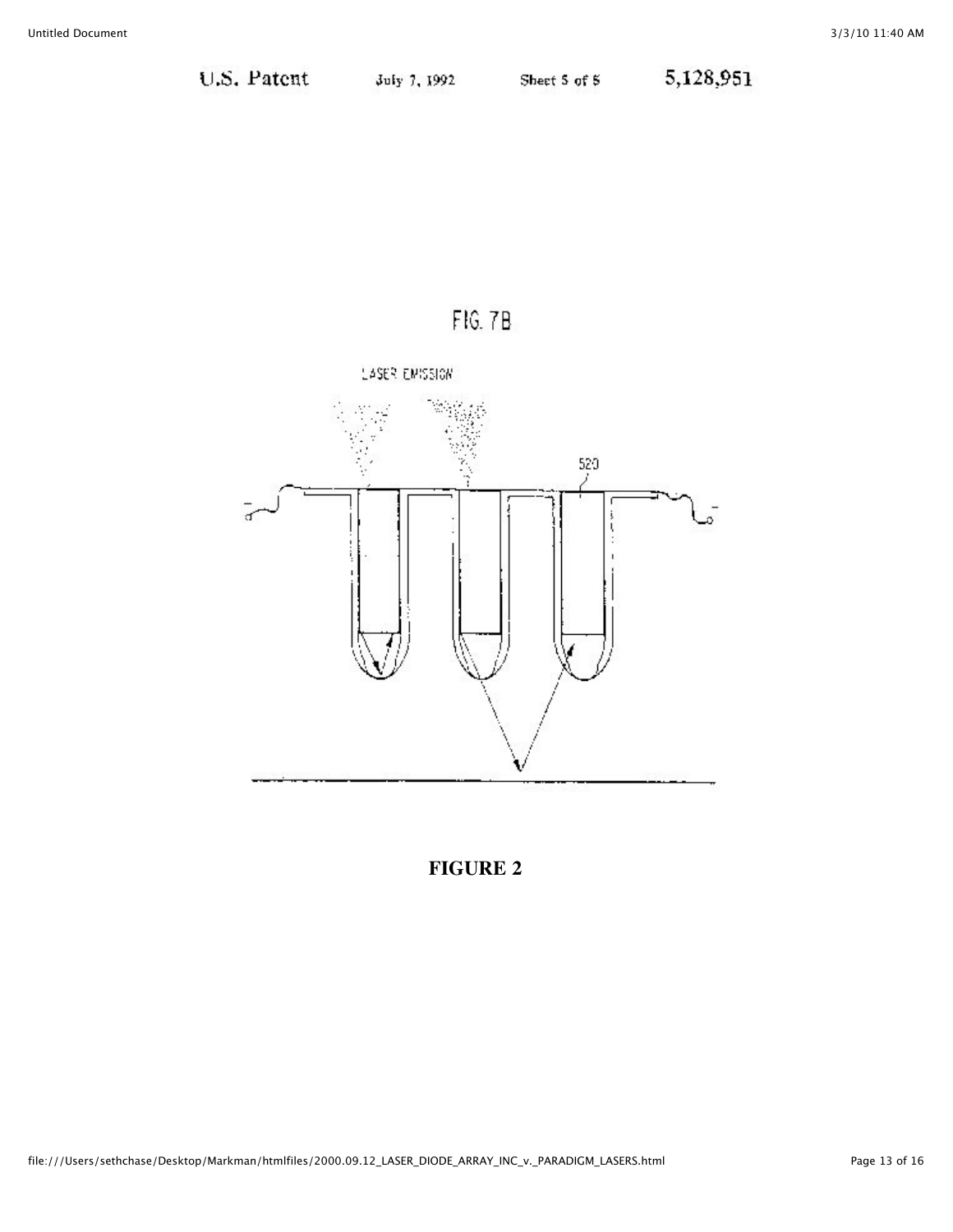

**FIGURE 3**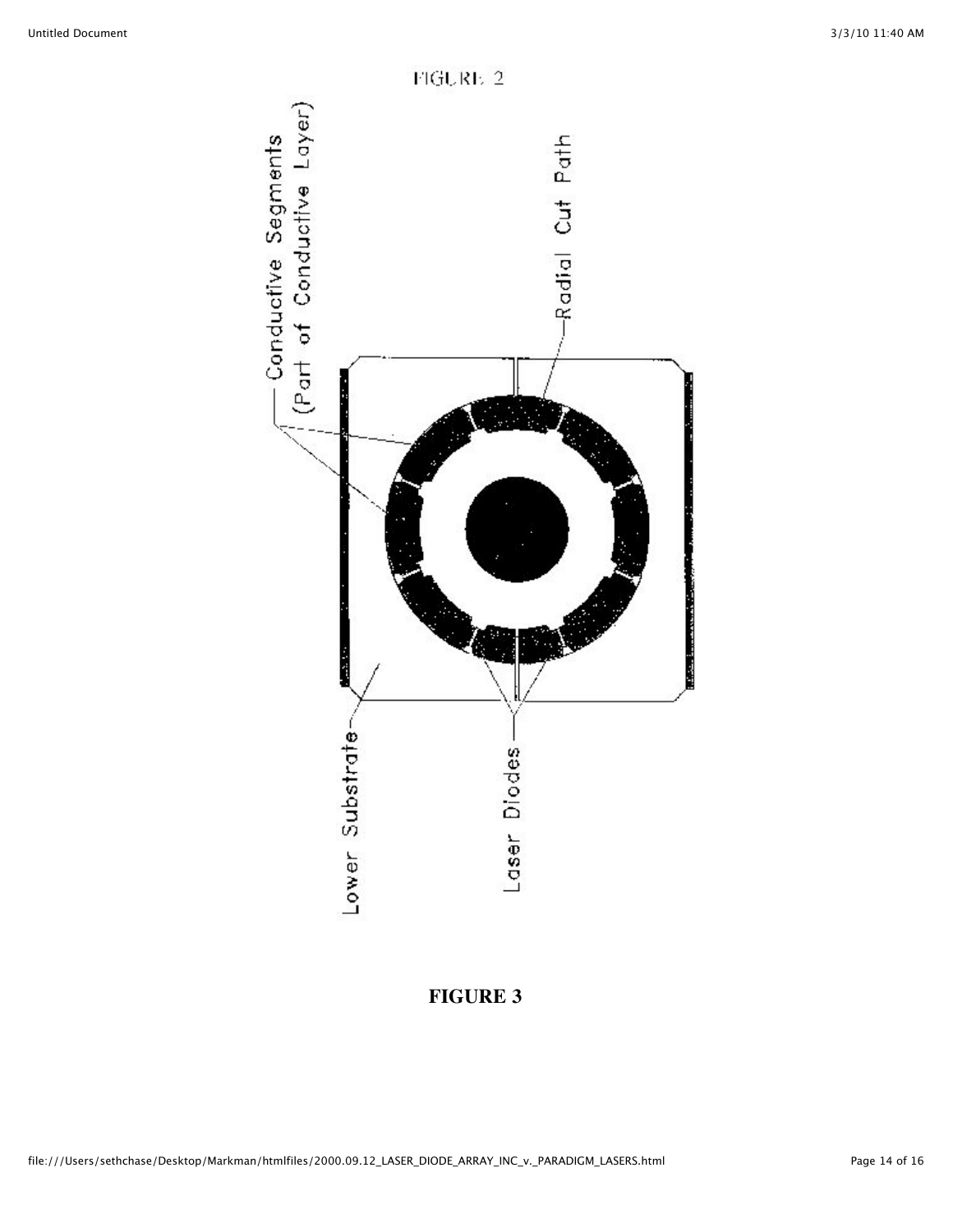# FIGURE 3

U.S. Patent

May 6, 1997

Sheet 2 of 3  $5,627,850$ 





図 c. 图 5e0



# **FIGURE 4**